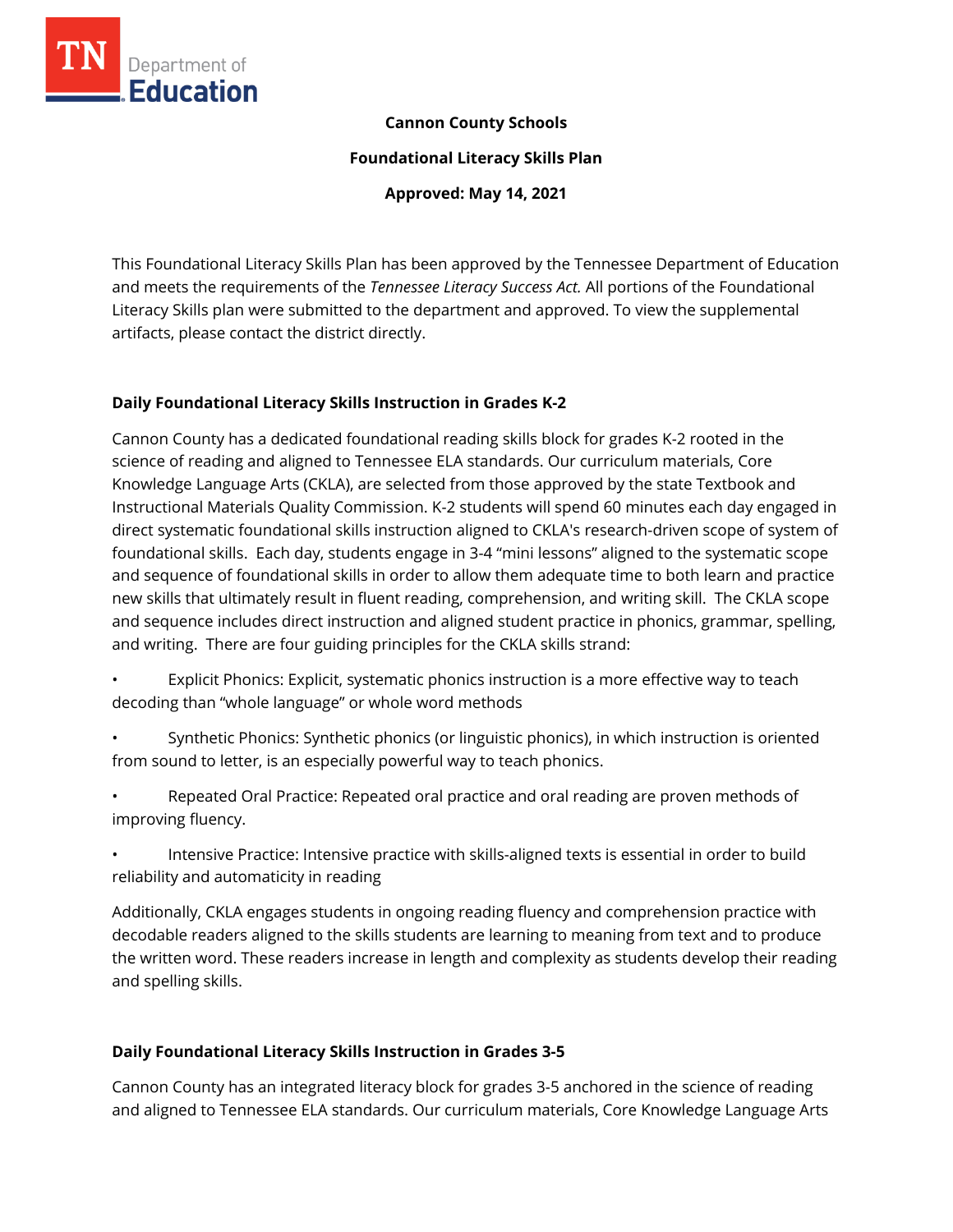(CKLA), are selected from those approved by the state Textbook and Instructional Materials Quality Commission. During the integrated ELA block that meets an evidence-based approach to applying foundational skills within daily lessons, our students receive a total of 120 minutes of ELA instruction each day. Although the daily routine is not the same each day, all daily instruction includes components for knowledge-building (to build and improve the ability to comprehend complex texts and apply that knowledge as they listen, read, write, think, and speak) for about 90 minutes per day and foundational skills instruction that includes fluency, grammar, morphology, spelling, and writing for at least 30 minutes per day. Our adopted curriculum also engages students in work around fluency, vocabulary, and comprehension. The fluency, vocabulary, and comprehension skills are not taught in isolation, but are embedded within the lesson to ensure continuity, cohesion, and connection.

A daily lesson sequence in grades 3-5 CKLA may include briefly activating prior knowledge and read independently and/or aloud in partners or whole group. After the daily read aloud (or independent reading in on-grade level, complex text), the students may summarize the content (through a thinkpair-share model), unpack the most essential vocabulary ("word work"), respond to a

series of scaffolded questions with both discussion and writing and write a response to an inferential question that requires students to use evidence from the text to support their answer. Students also receive vocabulary instruction where teachers provide explicit support for vocabulary needed to access the complex text. In some lessons, the students may study the root words to understand how they can use parts of words to determine meaning. Students use their word knowledge as they engage in group discussion and writing activities. Therefore, foundational skills instruction is embedded in all aspects of this 90-minute block and is dedicated to developing students' holistic literacy approach to fluency, vocabulary, and comprehension coherently as recommended by research.

## **Approved Instructional Materials for Grades K-2**

Amplify - K-5 Core Knowledge Language Arts

## **Approved Instructional Materials for Grades 3-5**

Amplify - K-5 Core Knowledge Language Arts

## **Universal Reading Screener for Grades K-5. This screener complies with RTI<sup>2</sup>and Say Dyslexia requirements.**

aimswebPlus and TDOE provided screener

#### **Intervention Structure and Supports**

In the fall, students are given a universal screener aimswebPlus to determine which students have a significant reading deficiency or are "at-risk". Our grade-level teachers and principals review universal screener data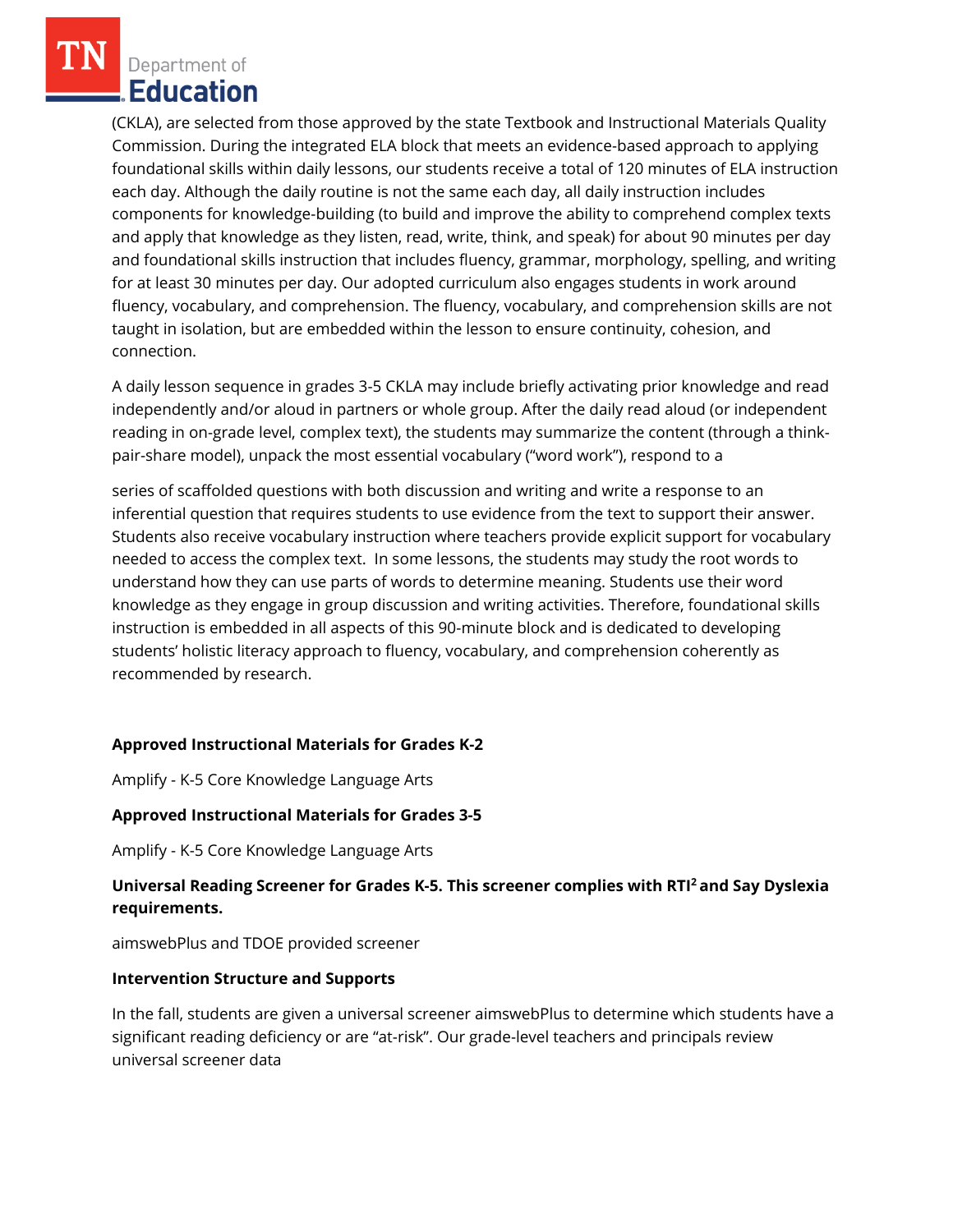to determine which students score between the 0-25th percentile. Those students demonstrating need are classified as in need of Tier II or Tier III instruction. Students classified as Tier II or Tier III are given a diagnostic assessment to determine specific deficits in order to best assign students to a small group with an intervention that will narrow skill gaps. Students receive daily, small-group intervention for at least 45 minutes in their area of greatest deficit.

We have research-based options for reading intervention support available to our students who are "at-risk" and/or who have been identified with a significant reading deficiency. Our recently adopted ELA curriculum, CKLA,

contains an assessment and remediation guide in which teachers can find activities that directly address targeted skill gaps. They can tailor this to the needs of their RTI group of students. If that intervention is not proving

to be effective, more comprehensive, strategic interventions (such as SPIRE, Wilson Reading, Amplify Intervention) become an option. Data teams meet every 4 ½ weeks to determine if a change in the intervention or the person providing the intervention is warranted. The data team also looks at other variables (attendance, engagement) as part of the decision-making process before a change is made to the programming or provider.

Our students receive explicit instruction in their area of deficit in small groups using research-based materials and strategies. These students are also screened using additional survey level assessments to determine if they have characteristics of dyslexia. Students who do demonstrate those characteristics receive intensive intervention as outlined in the Say Dyslexia Law using programs that meet the law's requirements. Our district uses a research-based supplemental program as one intervention for students

with characteristics of dyslexia. Our district notifies families of students who demonstrate characteristics of dyslexia. Families are notified that the SPIRE curriculum is used to support those students, as it is based on the Orton-Gillingham approach of systematic, explicit, sequential, phonics-based instruction and is considered a strong support for those students.

Intervention takes place daily during a grade-level time in the master schedule just for RTI. When students are in their RTI groups, they work on activities and assignments that make them stronger in that skill. For

example, students who need instruction in comprehension may read a new text and answer scaffolded questions, all related to the knowledge-building unit they are studying in Tier I instruction. For students who need fluency support, they may receive intervention using the SPIRE program. Examples:

Additional Information about the CKLA Assessment & Remediation Guide:

The Assessment and Remediation Guide provides multiple additional resources for teachers to use as they support students on their path to mastery of grade-level foundational skills:

• Sample Lessons: Samples of lessons are provided, as well as lesson templates to guide the planning to build lessons that fit the specific needs of individual students or small groups.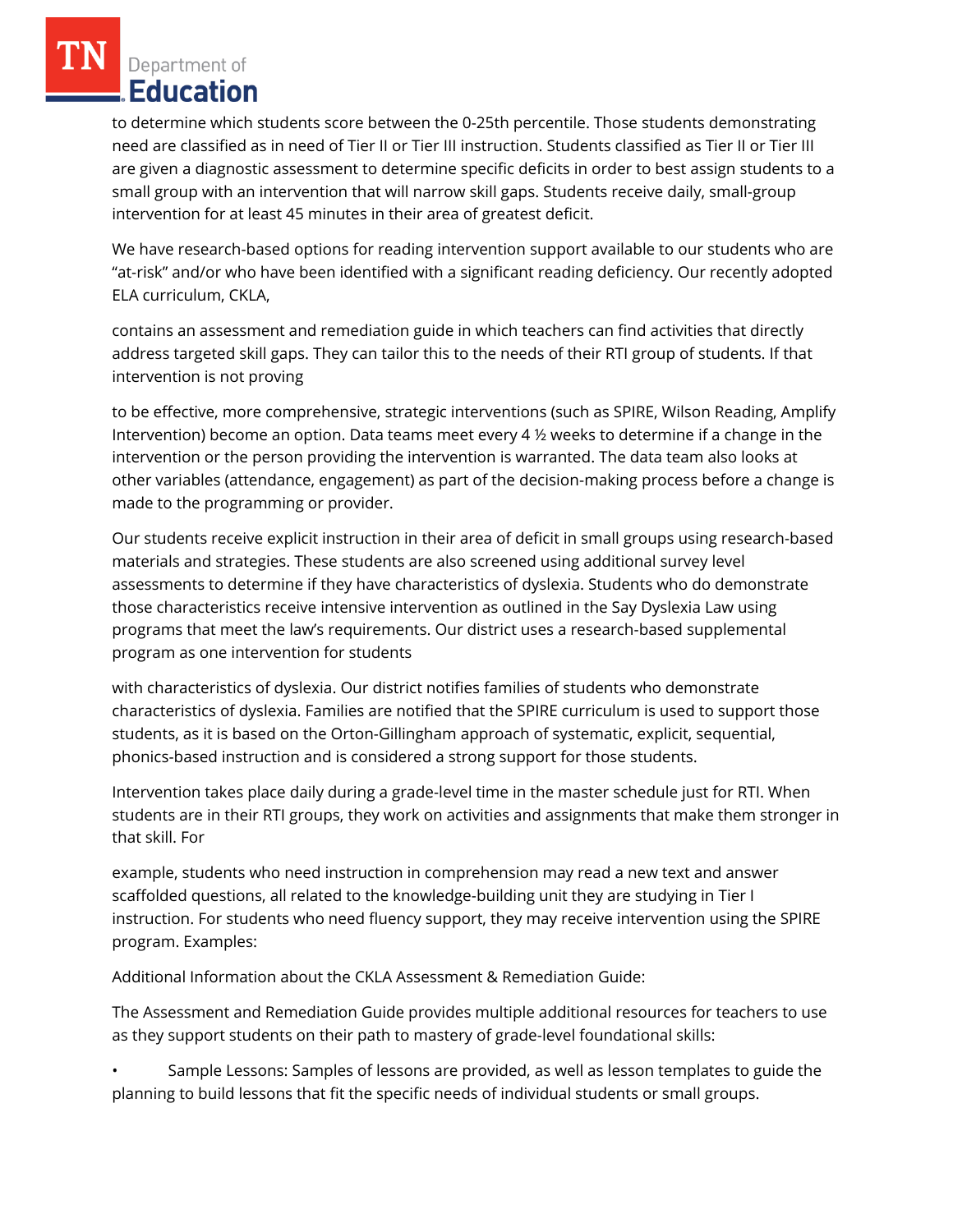• Word/Chaining Lists: The ARG includes words lists and chaining lists that teachers can plan into a lesson for students to use for practicing the mastery of the letter sound correspondences identified as weaknesses.

• Activities for Reteaching: The ARG includes activities to be used for reteaching. All of these activities are engaging and designed to be teacher-facilitated. Though there are worksheets for some activities to support structuring instruction, the focus is to provide students with ongoing support and feedback.

# **Parent Notification Plan/Home Literacy Reports**

Cannon County ELA notifies parents in grades K-5 if their child is "at-risk" for or has a significant reading deficiency (as evidenced by students scoring in the 0-25th percentile) immediately after the district's schools complete the fall universal screening. Students' scores are communicated in parent-friendly language that provides a clear explanation of student skill gaps and the depth and extent of student needs. The parents are told what intervention their student will receive and the amount of time each day the student will receive services. This is coupled with a description of the importance of being able to ready by the end of 3rd grade.

Cannon County ELA defines how students are assessed and what a "significant reading deficiency" means. Parents are subsequently notified of their child's progress, or lack of progress, after the 4 ½ week data team meetings. In the parent notifications/communication, data teams note any changes being made if the child

is not showing sufficient progress as evidenced by progress monitoring and universal screening data as well as recommended activities (that do not require purchased resources) that will support students in the area of deficit (activities are not tailored by child, but tailored by skill deficit generally). These communications go out to parents with students in grades K-3 three times annually and are shared in grades 4 and 5 annually.

Additionally, the ELA curriculum contains parent letters in the younger grades that outline the foundational skills and knowledge domains for the coming week that will inform and equip parents to work with the child. Families can better understand how to support their student(s) through questions about their texts and through an awareness of what foundational skills their child(ren) are learning.

# **Professional Development Plan**

Teachers in our district will participate in the free and optional Reading 360 Early Literacy Training series developed by the Tennessee Department of Education. Our plan for providing PD for all K-5 teachers is as

follows: